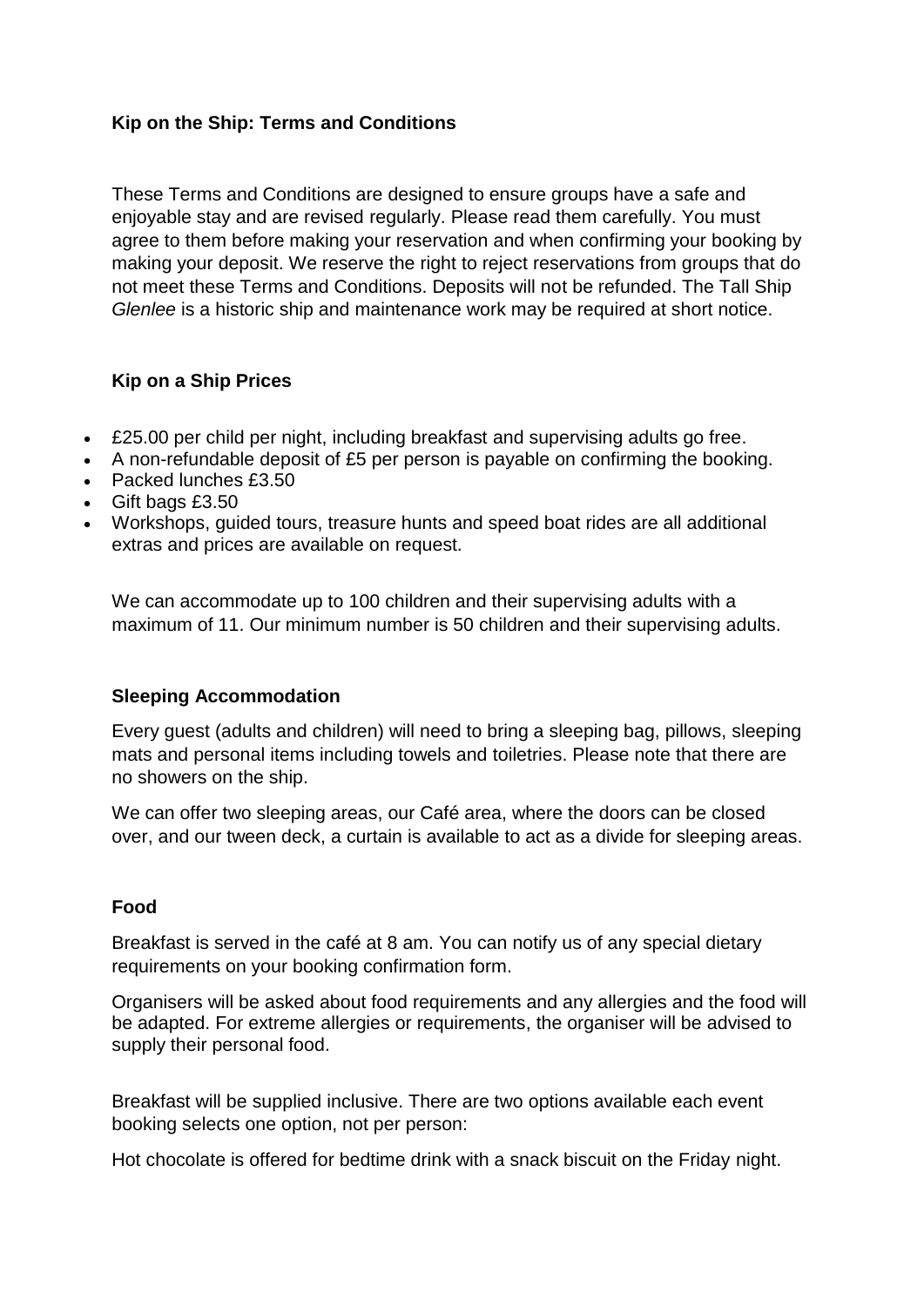Tea/coffee/hot chocolate is available to group leaders.

Please also feel free to have a takeaway delivery for your group, we only ask that all rubbish is gathered up in black bin bags.

### **Supervision**

We require one group leader supervising adult for every eight children. All group leaders must be adults aged 18 and older who have undergone a Disclosure Scotland check.

There will be crew on board during the entire event, their responsibility is to the ship and are not accountable for supervising the children. The crew is responsible for the health and safety of the group and any instructions they issue must be followed immediately.

The crew will give a safety briefing at the start of the event and this will include a mock fire evacuation or a full evacuation weather permitting.

The group leaders remain responsible for the supervision of group members at all times. Children must be supervised by their leaders including workshops, tours and being escorted to the toilet.

Changing areas that are not covered by onboard security camera will be advised and recommended.

### **Access**

If you have children with additional needs please email us before making a reservation to see if we can meet your requirements. Please note that we can only accommodate one wheelchair per event

All guests should wear appropriate clothing. We recommend warm clothes and flat shoes.

All children must be under the direct supervision of their group leaders (ratio 1:10) at all times.

All group members must arrive and depart at the same time. Anyone arriving or departing when the ship is closed to the public must be accompanied to/from the shore by the crew.

Please ensure prompt arrival if an evening activity has been booked. The Tall Ship *Glenlee* cannot accept liability for reduced service or a shorter evening session owing to the late arrival of the group.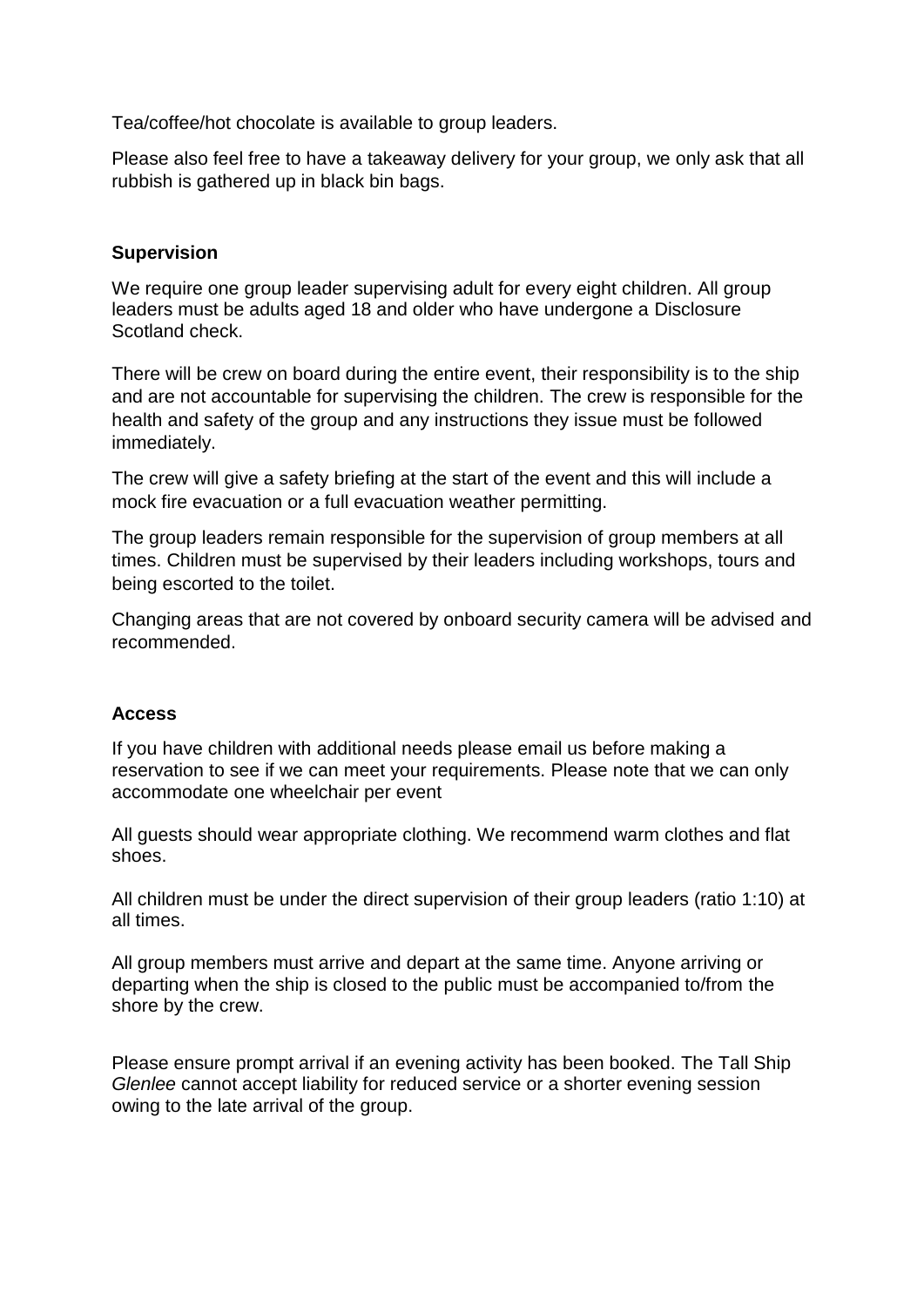### **Payment**

The final balance will be calculated and the invoice will be issued six weeks before, and then should be paid four weeks before the visit date. You will be charged for all guests and additional items, and an invoice will be issued by email. We are not able to refund any charges for individual guests or groups who do not arrive.

We will endeavour to accommodate late notice changes

### **Cancellations**

All cancellations must be in writing and emailed to **lauren.henning@thetallship.com**

Cancellations received in writing more than four weeks before arrival will not be invoiced. Deposits will not be refunded.

Cancellations received in writing within four weeks of arrival must be paid in full. Deposits will not be refunded.

In the case where The Tall Ship *Glenlee* needs to cancel for unforeseen circumstances - for example, an unplanned closure due to severe property damage or unforeseen maintenance issues, we will refund all payments made.

### **Conduct and Discipline**

The Group Leader is responsible for the safety and welfare of their group members at all times and must comply with Health & Safety regulations.

The Group Leader should carry out a full and ongoing risk assessment as appropriate to the specific needs of their group.

The Group Leader will be responsible for the supervision and behaviour of the Kip in the Ship guests at all times.

The Group Leader will ensure that nothing occurs which constitutes a breach of the law or in any way causes a nuisance.

The Group Leader is responsible for any damage to the ship and or loss/damage to any items on board. The group will be invoiced for any loss/damage and may be refused future bookings.

Smoking is not permitted in any part of the ship.

Alcohol is not permitted on any part of the ship.